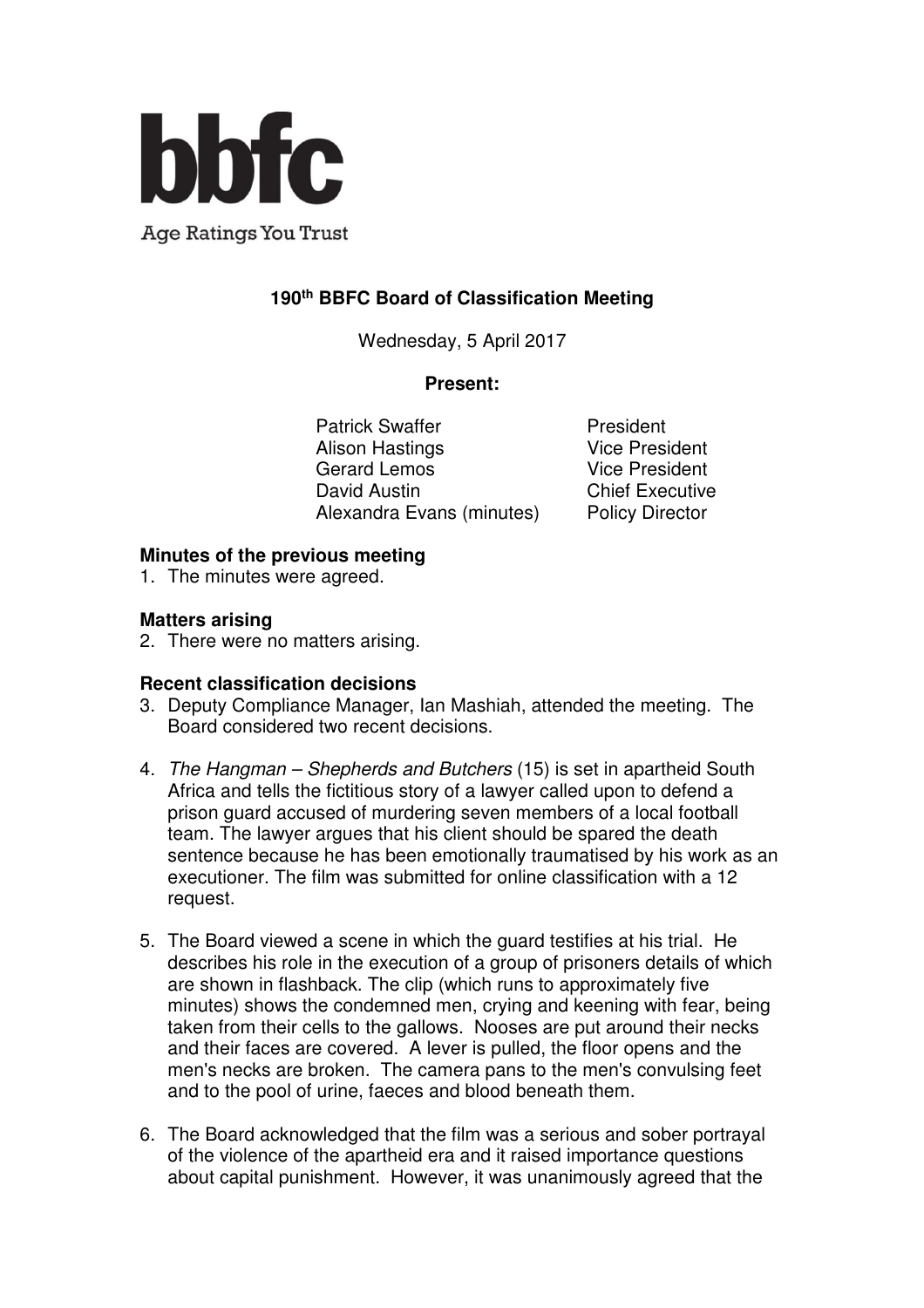duration and tone of the scene combined with its distressing and graphic nature meant that the work was most appropriately placed at 15 with the Short Insight "Distressing scenes of execution by hanging".

- 7. Fortitude (18) is a crime drama set in a small prospector town in the Arctic. The previously tranquil community is blighted by violence.
- 8. The Board considered a clip from the ninth episode of Series Two in which a Shaman cuts off his genitals in a ritualistic act of self-mutilation. The anxious and shaking man is seen preparing for the procedure by laying out medical supplies, a soldering iron and a large knife. He strips naked and sitting in a bloodstained shower cubicle, injects his groin with an unknown liquid. He then cries out in pain as he begins to sever his penis and testicles. Blood is seen pouring on to the floor between his legs, he then places his genitals on the floor which are subsequently shown next to his bleeding body. Finally, the man uses the soldering iron to cauterise the wound, this detail is not shown and the focus is instead on the man's pained expression and moans.
- 9. The Board noted the lack of process detail with bloody images shown only in the aftermath. However it was agreed that the duration, intensity and physicality of the scene meant that it should be classified at 18 with the Insight "strong gory injury detail".

#### **Research: viewing decisions 8-12 year olds**

- 10. Alexandra Evans presented the findings of research commissioned by the BBFC into the way that viewing decisions are made by families with children aged 8-12 years old. The research also considered the BBFC's role in the decision-making process for both cinema and home-viewing.
- 11. The Board agreed that the research provided a great deal of valuable insight and that it should inform upcoming projects such as the brand audit and Classification Guidelines review.
- 12. The Board will scrutinise the research and its implications for the BBFC in more detail at its next meeting in May. Ms Evans will prepare talking points and circulate these in advance of next month's meeting of the Board of Classification.

#### **Action: Alexandra Evans**

#### **BBFC brand audit**

- 13. Ms Evans reported that, following a comprehensive procurement process, the BBFC has appointed Nikki Jones of Headstrong to carry out a brand audit. Ms Jones will speak to all members of staff and also with a wide range of external stakeholders. She will submit her report in June.
- 14. Ms Evans asked the Presidents whether they might be willing to contribute to the audit by speaking to Ms Jones. The Presidents confirmed that they